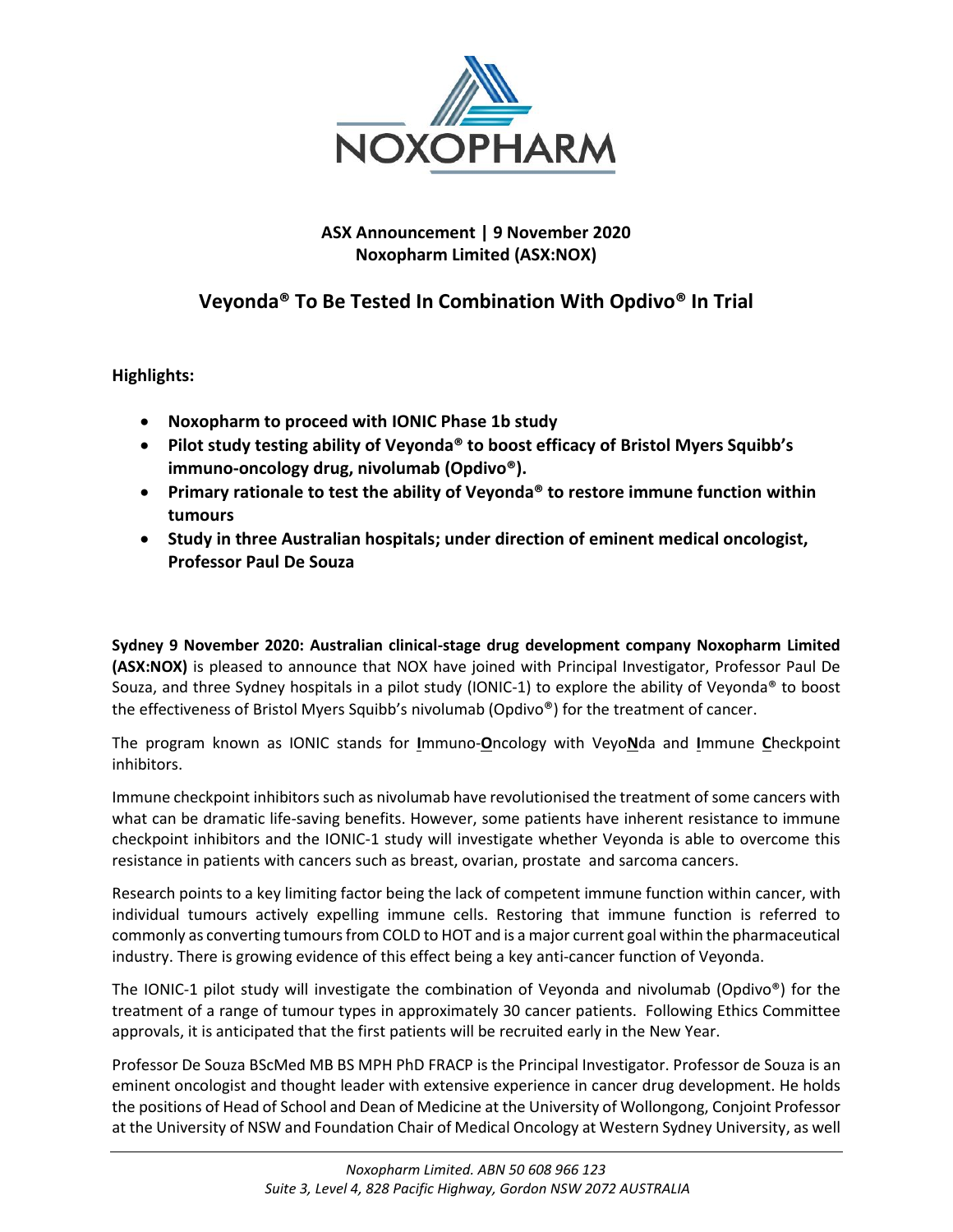

as being a practicing medical oncologist at Sydney's Liverpool Hospital, St George Private Hospital, and Southside Cancer Care Centre. He also runs a research laboratory at the Ingham Institute for Applied Medical Research.

Prof De Souza said 'I'm excited to be working with Noxopharm and Bristol Myers Squibb on this study. Checkpoint inhibitors have made a tremendous difference to some patients with advanced cancer and if we can increase the number of patients that respond through the addition of Veyonda to their treatment regimen, we will make a significant impact, not only to those individuals, but also on the oncology landscape.'

The checkpoint inhibitor market encompassing PD-1, PD-L1 and CTLA-4 inhibitors is a multi-billion-dollar market with rapid year on year growth, currently dominated by two major global pharmaceutical companies, one of which is Bristol Myers Squibb.

The IONIC-1 study is an investigator-initiated study and will have no major impact on the Company's R&D costs with a financial contribution being limited largely to the provision of Veyonda®.

*Graham Kelly, CEO and Managing Director of Noxopharm, has approved the release of this document to the market on behalf of the Board of Directors.*

### **-ENDS-**

### **About IONIC-1**

IONIC-1 is a pilot-study exploring the safety and efficacy signals of Veyonda in combination with Opdivo for patients with solid tumours. There will be two cohorts: one cohort that has progressed on Opdivo and one cohort with a cancer type that is not usually responsive to IO-therapy and treatment naïve to Opdivo. Both cohorts will be enrolled in parallel. Approximately 30 patients will participate in the study. The first part of the study will be a dose-escalation design with Veyonda doses ranging from 1200 mg to 2400 mg. The second part will be a dose expansion of the highest dose that is safe and well tolerated. The Opdivo dose will be 240 mg intravenously once every 14 days for both cohorts.

### **About Veyonda®**

Veyonda**®** is a second-generation immuno-oncology drug candidate based on selective inhibition in cancer cells of the pro-survival secondary messenger, sphingosine-1-phosphate (S1P). The body uses a gradient of S1P levels (high to low) to move immune cells between blood and tissues. Cancers express high levels of S1P, reversing that gradient and thereby expelling immune cells from tumours. By inhibiting S1P in tumours, Veyonda**®** is designed to restores a normal gradient, thereby allowing immune cells to repopulate tumours in a so-called COLD to HOT conversion.

### **About Nivolumab**

Nivolumab (Opdivo) is an immune checkpoint inhibitor. It is an antibody against human programmed death receptor-1 (PD-1). It has regulatory approval in Australia for melanoma, Hodgkin's lymphoma and cancer of the lungs, kidneys, head and neck, liver, bladder and colon .

#### **About Noxopharm**